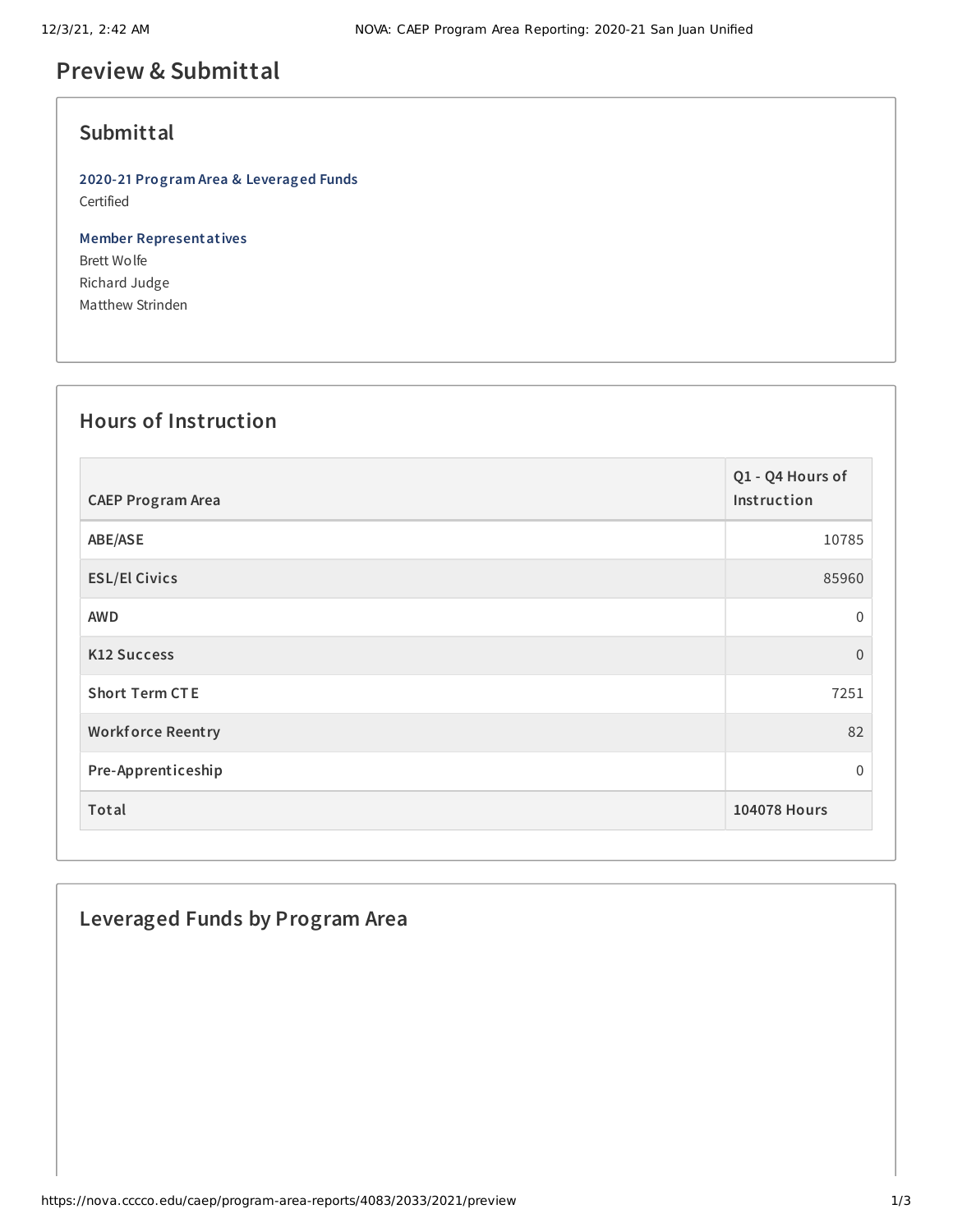| Fund                                        | <b>ABE/ASE</b> | ESL/El<br>Civics | <b>AWD</b> | K12<br><b>Success</b> | Short<br>Term<br><b>CTE</b> | Workforce<br>Reentry | Pre-<br>Apprenticeship | Totals      |
|---------------------------------------------|----------------|------------------|------------|-----------------------|-----------------------------|----------------------|------------------------|-------------|
| California<br>Adult<br>Education<br>Program | \$543,886      | \$868,025        | \$0        | \$0                   | \$59,261                    | \$0                  | \$0                    | \$1,471,172 |
| <b>CalWORKs</b>                             | \$0            | \$120,000        | \$0        | \$0                   | \$0                         | \$0                  | \$0                    | \$120,000   |
| NonCredit                                   | \$0            | \$0              | \$0        | \$0                   | \$0                         | \$0                  | \$0                    | \$0         |
| <b>Perkins</b>                              | \$0            | \$0              | \$0        | \$0                   | \$7,181                     | \$0                  | \$0                    | \$7,181     |
| <b>LCFF</b>                                 | \$0            | \$69,489         | \$0        | \$0                   | \$0                         | \$0                  | \$0                    | \$69,489    |
| Fees                                        | \$0            | \$0              | \$0        | \$0                   | \$83,765                    | \$0                  | \$0                    | \$83,765    |
| K12 Adult Ed<br><b>Jail Funds</b>           | \$0            | \$0              | \$0        | \$0                   | \$0                         | \$0                  | \$0                    | \$0         |
| <b>WIOA II</b>                              | \$97,976       | \$296,391        | \$0        | \$0                   | \$0                         | \$0                  | \$0                    | \$394,367   |
| Contracted<br><b>Services</b>               | \$0            | \$0              | \$0        | \$0                   | \$0                         | \$0                  | \$0                    | \$0         |
| <b>Other State</b><br>Grants                | \$0            | \$0              | \$0        | \$0                   | \$0                         | \$2,000              | \$0                    | \$2,000     |
| Totals                                      | \$641,862      | \$1,353,905      | \$0        | \$0                   | \$150,207                   | \$2,000              | \$0                    | \$2,147,974 |

### **Certification**

**28 Capital Adult Education Regional Consortium - Primary Contact**

**Patricia Oliva** [poliva@scoe.net](mailto:poliva@scoe.net)

**Bethany Ely** Coordinator [bely@scoe.net](mailto:bely@scoe.net)

**Carla Slowiczek** CAERC Coordinator [cslowiczek@scoe.net](mailto:cslowiczek@scoe.net)

Appro ved by Pa tricia Oliva